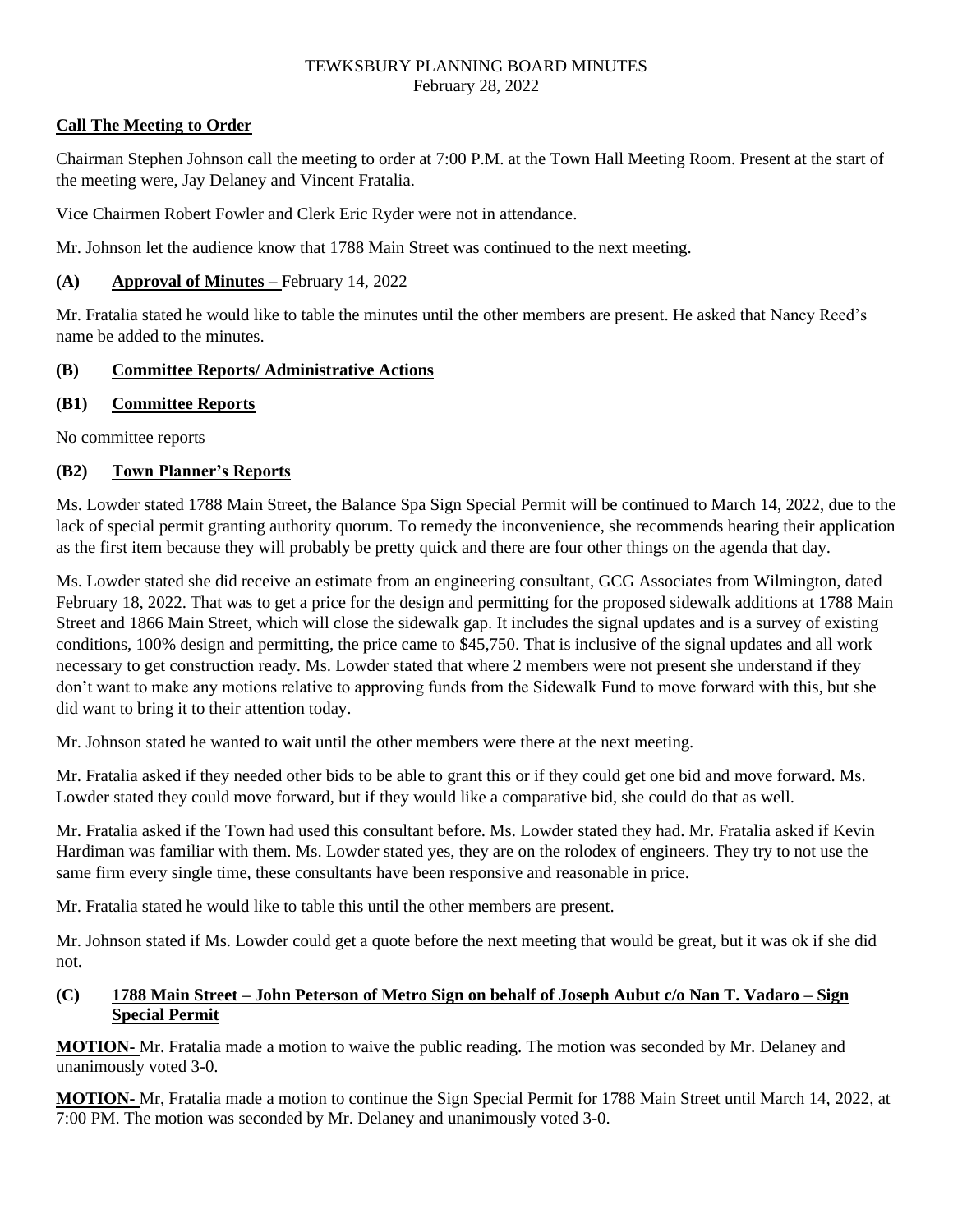## **(D) 60 Highland View Road – Highland View Realty Trust – Site Plan Special Permit, Special Permit & Land Disturbance Permit**

**MOTION-** Mr. Fratalia made a motion to waive the public reading. The motion was seconded by Mr. Delaney and unanimously voted 3-0.

Matt Hammer appeared for the Site Plan Special Permit, Special Permit & Land Disturbance Permit for 60 Highland View Road. He stated the clients would have liked to be present but they are located in the Netherlands and Tennessee and he felt that they did not need to fly in for the meeting at this point. Mr. Hammer stated at this point they have had 2 IDR meetings, been to Conservation already and received a variance from the Zoning Board of Appeals for a dimensional setback from the side lot line. Mr. Hammer stated the site is currently an empty lot, referenced plans showing the dimensions of the lot and explained they would be building what he calls a high-tech greenhouse which will have a robotics nature on the inside of the greenhouse. It will be a research and development facility to grow fruits. Mr. Hammer then reviewed the building plans with the Board and stated there will be 4-6 people at the most on the property at one time. The facility will not generate much traffic at all, the vehicles that will be coming to the facility to take strawberries out will be pickup trucks or very small box trucks. Mr. Hammer stated that he informed the client that he needed more definitive architectural drawings to show the Board as to what the facility is going to look like, he then went over said drawings in detail with the Board. Mr. Hammer then went over the sewer and drainage system plans in detail for the Board. He pointed out that Engineering requested snow storage not be on the side, so they have dedicated an area in the back of the building. Engineering also requested they restrict the two curb cuts in the front to be no wider than 35' so they will be making that change to the plan as well. They reviewed all the comments and feel there will be no material changes, other than the entrances, that will affect the look and feel of the site from Highland View Road. Mr. Hammer stated they had a productive meeting with the Conservation Commission, the hearing was continued the make sure when the plans are finalized, they make it into the order of conditions with the Conservation Commission. They did not have any additional comments other than a dewatering area they want in the back which will be added to the sedimentation and erosion control plan.

Mr. Fratalia asked if they would be provided better renderings going forward. Mr. Hammer stated that they had hoped the ones he had would suffice along with a packet that had been provided. Mr. Fratalia then stated that he was not aware they were planning on producing more than just strawberries, he mentioned blueberries and other earlier tonight. Mr. Hammer stated they are in the business of processing fruits, this is a research and development facility that is going to have robotic manufacturing techniques within the building itself to grow, process, clean strawberries. He found out last week that the same process could be applied to a blueberry, raspberry, or something of that nature. This company is going to be building a much bigger facility one they refine that process. Mr. Fratalia stated they had only mentioned strawberries, but he has no issue with any additional fruits, he just wants the public to know. Mr. Hammer stated it is specific to berries, he believes there is a rotating contractor that helps wash the berries. Mr. Fratalia asked if there was any feedback from the neighbors or any disgruntled neighbors. Mr. Hammer stated no, they have always been offering up a fence if the neighbors wanted. Mr. Fratalia asked if they had sufficient parking for the 4-6 employees mentioned earlier. Mr. Hammer then showed they had enough parking on the plan.

Mr. Delaney asked how much room they actually have for snow storage. Mr. Hammer stated it was a lot. Mr. Delaney stated his concern was the snow storage and to make sure it does not go on the neighbors' property.

Mr. Johnson referenced a letter from Ms. Lowder stating that there are several things noted on it they did not get that they would normally be looking for or the size of what they received wasn't what they normally require so some things he may need to ask for waivers for if they are not supplying them. Mr. Johnson asked if they have a maintenance plan in place for the greenhouse. Mr. Hammer stated it is made of structural glass, with a large frame, it will be a fancy looking greenhouse. Mr. Johnson stated it may take a little more thought to keep it looking the way its supposed to, as opposed to your typical bunker like industrial buildings tend to be. He wants to make sure it is kept in a good condition in an ongoing manner since it has residential neighbors right next to it. Mr. Hammer stated they have some internal screening within the building so they can try to get addition growing seasons out of the summer period. He will get their plan for regular maintenance. Mr. Johnson stated that any type of artificial illumination has to stay on site. Mr. Hammer stated his first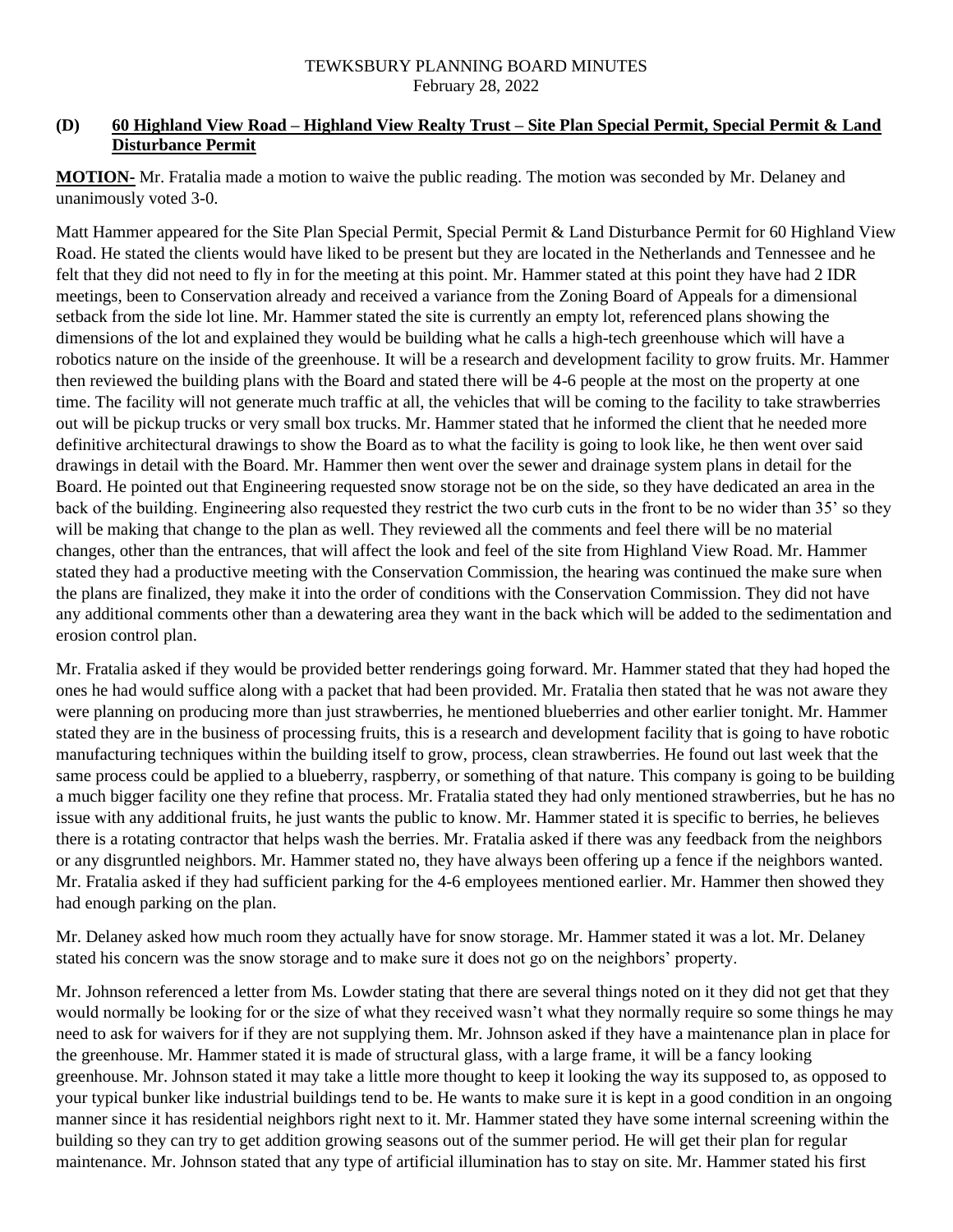question to them was, is this going to be glowing? He said they will provide additional information regarding the light, internal working of the screen inside the building and their maintenance plan to maintain the outside of the glass. Mr. Johnson stated whether the neighbors ask for the fence, they should plan on installing it rather than having it be an after problem. Just because the neighbors haven't complained it doesn't mean there aren't concerns, is not a fence with four corners around the place, it's just for one side. Mr. Hammer stated they want to put the fence down that one side, they have even talked about putting a fence around the entire facility. They have some security concerns that they want to insure, this is going to be a very expensive facility and run professionally that way. He'll make sure to get back to the Board with the plan. Mr. Johnson stated either way he would like to know what it is going to look like, does it make things better or worse depending on what it looks like. Mr. Hammer stated initially they were going to do a white opaque fence 6' in height down the residential side and they were still deciding if that would be around the whole facility, if they would go to chain link around the other 2 sides, he did let them know they could not close in the front, they need full unrestricted public access. Mr. Johnson stated he would rather have something in hand for what they may do rather than chase this afterwards. Mr. Hammer said absolutely.

There were no questions from the audience.

Mr. Fratalia stated he has a couple more questions he forgot to ask. On the new plan they were given tonight, how high are the panels? Mr. Hammer stated that the building is 26' high so the dark green bottom panels are 5' and the rest are large 6' panels, this is going to be a very unique building. Mr. Fratalia stated that Mr. Hammer had stated that most of the comments from Mr. Hardiman have been addressed, then asked if he was going to finish with him this week. Mr. Hammer stated they are going to make a submission back to the Town this week and hopefully they will receive comment back by the Friday before the next meeting.

Mr. Johnson stated this will be continued to March 14, 2022, at 7:20 PM.

**MOTION-** Mr. Fratalia made a motion to continue the Site Plan Special Permit, Special Permit & Land Disturbance Permit for 60 Highland View Road until March 14, 2022, at 7:20 PM. The motion was seconded by Mr. Delaney and unanimously voted 3-0.

## **(E) 85 French Street – CIL Realty of Massachusetts – Land Disturbance Permit**

**MOTION-** Mr. Fratalia made a motion to waive the public reading. The motion was seconded by Mr. Delaney and unanimously voted 3-0.

Andy Baum of Sherman & Fredrick appeared on behalf of the applicant CIL Realty for the Land Disturbance Permit for 85 French Street. Mr. Baum stated they are proposing the construction of a 5-bedroom single family home as shown on the plan on a 1.5-acre lot. Mr. Baum then went over the plan with the Board in detail pointing out the wetland buffer, gas line, where the old septic system was before the previous owner switched to municipal sewer. He showed the footprint of the current home and lot. Mr. Baum informed the board that CIL cares for special needs people, so this is a housing facility for people with special needs. In order to do that they are proposing the flatten the driveway, to put a 10% driveway, this will reduce the amount of impervious flowing towards the street, there is no drainage he believes it all just flows into the woods. They created a high point by the front walkway so they could manage most of the stormwater through the roof system or parking area out the back toward the grass water quality swale. They've got a detention basin located in the back that's about 18- 24" deep. In the foundation area the propose some roof drain recharge inside the foundation. One of the comments from the engineer was having soil testing, he has not had the chance to discuss that with him. There are two blind driveway signs on the road, to try to address this they are proposing to cut the slope back about 8' off the edge of pavement with a 6-12" deep grass line swale to give some kind of drainage control for the benefit of the street and then cut that back at a three to one slope so an exiting vehicle has a clear sightline to the left. Mr. Baum stated that it is very important that this building be handicap accessible, even all the way around the building, so the grading is relatively flat around the building in the event of an emergency they can get people out of the building easily. The are proposing a new water service and new 2" fire suppression line from the street so they can have a sprinkler building. They also asked for a shed in the back and a dumpster to manage solid waste. Mr. Baum Stated they received quite a few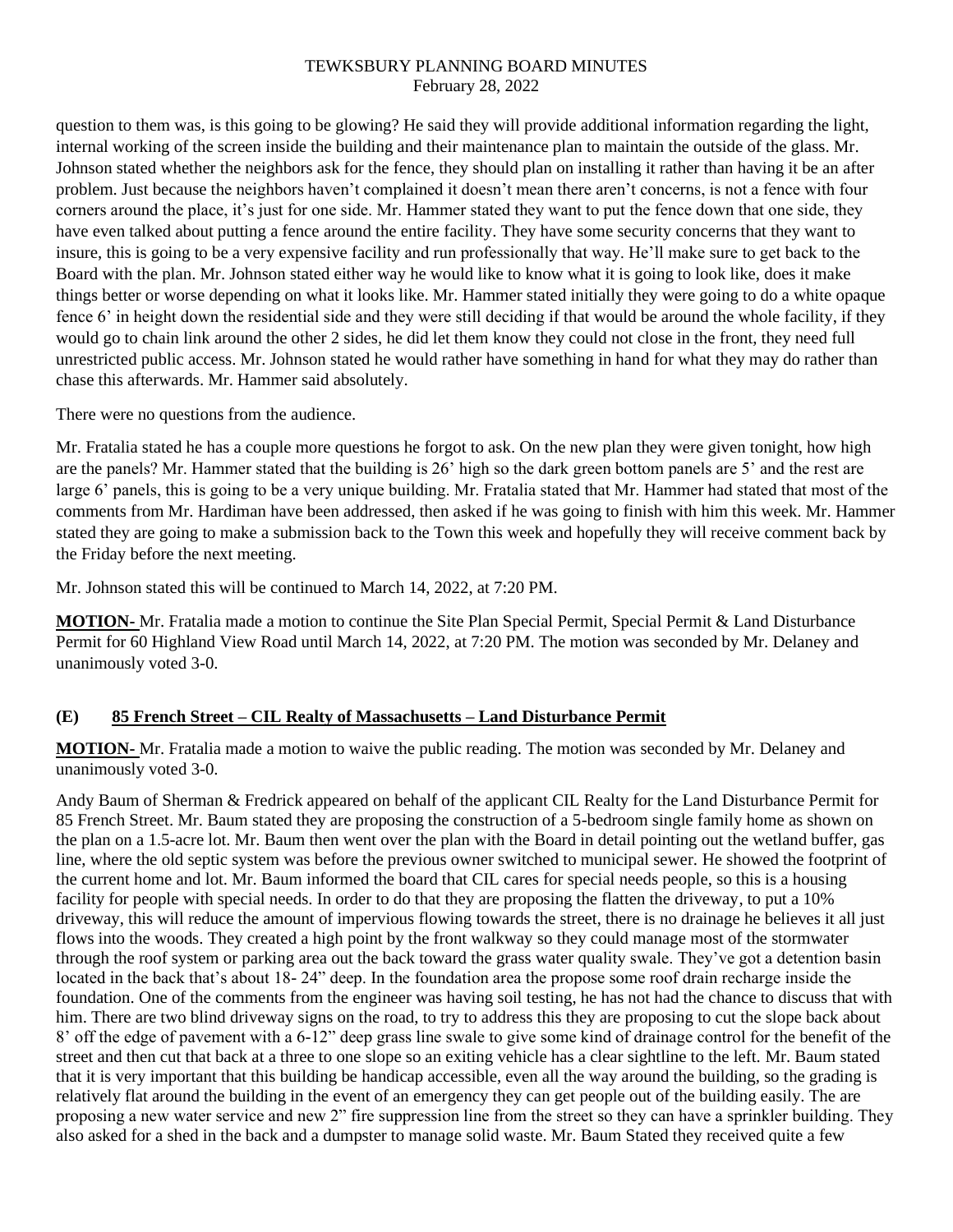comments from the Engineering Department, then asked the Board if they would like to go through them individually or if he should address them with the town engineer and provide appropriate revised calculations and site plans.

Mr. Johnson stated members may ask questions about them on their turn. He then asked if out of all 18 comments if he saw any as an issue that he will not be able to resolve. Mr. Baum stated no, the only one that he would request a waiver on is the soil testing.

Mr. Fratalia stated he went by the site and asked if he thought there was a sight line issue coming out. Mr. Baum stated that's why the cut the slope back about 8' off the edge of pavement and cut the slop back to a three to one so they've improved the site line quite a bit. Mr. Fratalia asked how they planned to cut the slope down because it's a pretty severe hill. Mr. Baum referenced the limits of grading on the plan. Mr. Fratalia stated that Mr. Baum mentioned retention ponds in the back and asked if they had plans to fence that in. Mr. Baum stated that it is very shallow. Mr. Fratalia stated considering the clientele that's going to be there maybe they should. Mr. Baum stated he would talk to the owner's representative.

Mr. Delaney asked if the water coming down from the driveway would go out onto French Street. Mr. Baum stated no they have the driveway pitched and cut so the water will go into the grass swale they are building, and part of the slope cut back. They will reduce the amount of impervious that's going from French Street from 6,000 sq ft. down to 2,000 sq. ft. so they more than half reduced the amount of impervious going towards it. They also gave it a place to go by building the grass swale. Mr. Delaney asked about the erosion control plan in the front for the water going down to French Street. Mr. Baum stated Mr. Hardiman had mentioned that but was more concerned with the earthwork occurring in front of the street. He thought they may take and pitch a erosion control barrier at the top or the limit of the cut so any water coming off during construction is controlled and pitched off to the front and not being managed by the edge of the road. Mr. Delaney asked if it was just going to be a swale catching the water. Mr. Baum answered yes, it's just going to be a swale, like he said there is no existing infrastructure in French Street. Mr. Delaney stated they need to have something that says they cannot relandscape, the swale has to stay there. They have had problems in the past where the swale has been there but after a year they decide o change the landscaping and they do something else with it and get stuck with the water. There needs to be something that says they can't touch the swale that is down in the front. Mr. Baum asked if that would be done through a condition of approval, what's the Board's mechanism that they've used for that before. Mr. Delaney stated this is the first time hes come across the swale of a house, its usually condos or something where they have it in the condo association agreement. In this particular case they don't so we just have to make point to the owners that they cannot relandscape the swale that is in front of it. Mr. Delaney asked if the erosion control would be taken care of by Mr. Baum and Mr. Hardiman. Mr. Baum answered yes. Mr. Delaney asked if there was a lot of parking in the back where they have to worry about snow. Mr. Baum stated they will have some plowing to deal with, they are not up against an abutting property where they would be pushing snow into someone else's property.

Mr. Johnson stated jus to clarify, they only have a Land Disturbance permit in front of them, they are not granting a Special Permit, there's a lot of discussion of the building but that's not what they are focusing on with a Land Disturbance permit. There were just a lot of things discussed that don't have anything to do with a Land Disturbance Permit in and of itself. He stated he has nothing to add, a majority of the questions come out of the engineer's 18 points so before they go forward with this, Mr. Baum is going to have to satisfy Mr. Hardiman because a majority of what is being discussed if going to be deferred to him on what it is he wants or needs before it comes back to the Board.

Mr. Johnson opened the hearing up to the audience.

Elaine O'Callahan, 86 French Street, stepped forward to address the Board. Ms. O'Callahan stated she has a couple concerns. One is that it says five – bedroom, shes not against residential homes, but it says five – bedroom, how many residents are going to be in there because she has had a bad experience since this became a group home.

Mr. Johnson reminded Ms. O'Callahan that they were there for a Land Distirbance permit. Ms. O' Callahan stated she understood, Ms. Lowder had explained it to her. She stated that the other thing she is concerned about is water. The town took land from her by eminent domain for the town sewer the length and width of her property and once it happened it disturbed all the water table and she ended up with a lake. Billy Roper went to the town engineer and got them to agree to put a drain in at the bottom of her driveway to help with the water. She is still having problems, but not as bed, but she is concerned about the disturbance of a water table again. She stated that she has been in her home since 1971.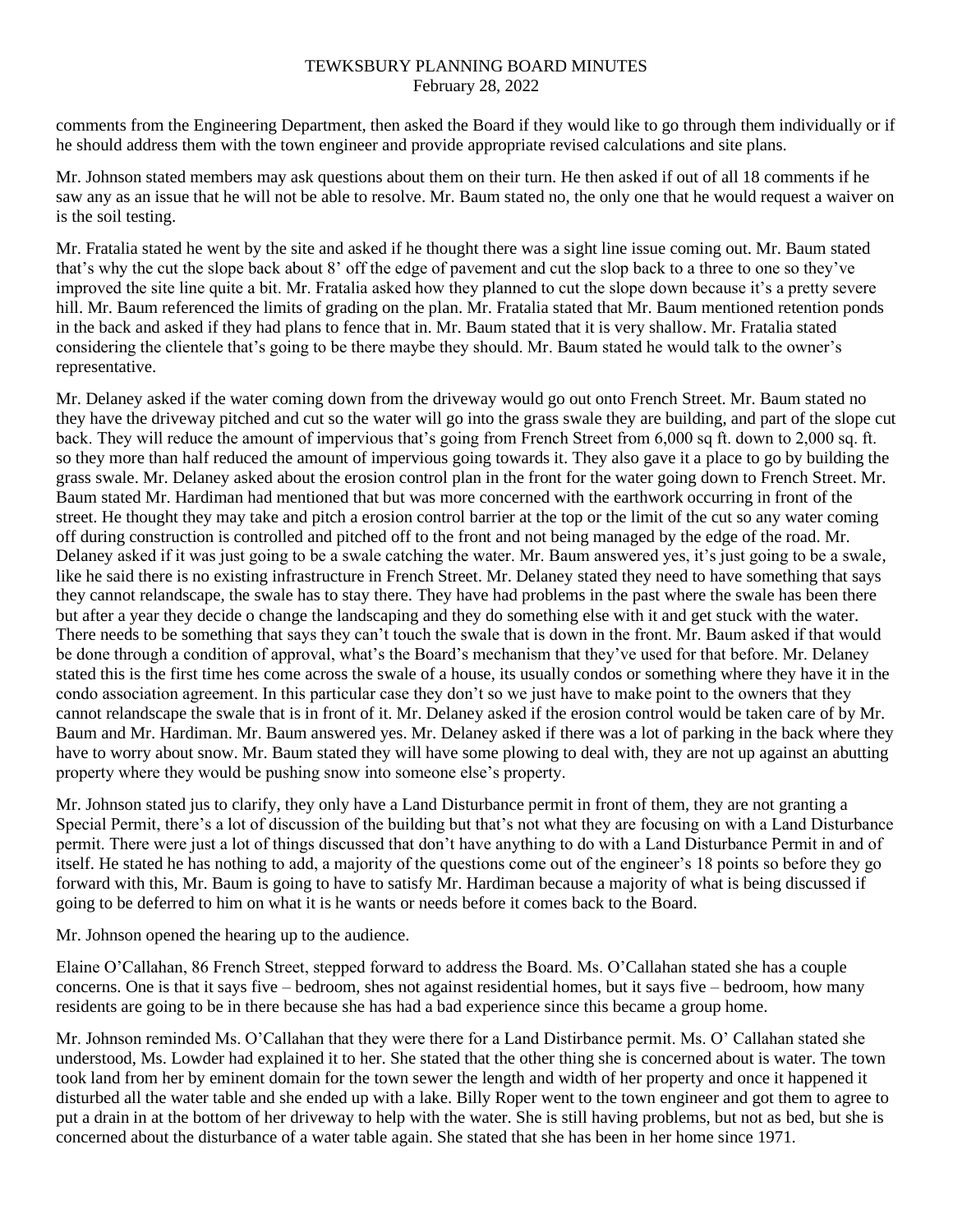Mr. Johnson stated, as to her second concern, that is part of what they will have to deal with with the town engineer to make sure everything they are submitting, and their calculations are all correct. Ms. O' Callahan stated Ms. Lowder was extremely helpful, she gave her all the contacts she would need. She is not against group homes, there is a great need for them, but there have been instances, she agrees with the fence because one girl escaped, and two workers had to go running after her and bring her back up to the home so not only for the safety of the neighborhood but the residents also.

Greg Tarion, 45 French Street, stepped forward to address the Board. He stated water wise, they have their retention basin shown with a wear outlet pointing directly at his property line which didn't seem to come across in their hyrdocad analysis to show where that was directing towards and its going to do northeast, towards the wetland and flooding out the bottom part of his driveway even more than it already gets. Mr. Baum referenced the plans to point to the primary outlet, where the land it elevated and pitches down to French Street. He stated that they aren't altering the ultimate direction of the water, they are treating it and discharging it in the same function or manner of where the water was going. Mr. Baum stated Mr. Tarion's best bet would be to speak with the DPW because even when you drive down here you can see where there is frost heaves and damage to the pavement, there is something happening down there that is not allowing the water to drain properly through here. Mr. Johnson stated one of the requirements is they cannot increase what's coming off the property so that's one of the things that going to go through the engineer. Mr. Tarion stated that they are not showing the individual trees that are going to be cut down to construct the parking lot. He has a nice view from his deck that looks out to a nice backyard right now, this is going to turn into a large, paved area with a dumpster, shed, streetlights and they are going to cut down a bunch of nice big trees that do a lot of coverage there. Mr. Baum referenced the area on the plans he believes Mr. Tarion is referring to. Mr. Johnson asked that Mr. Baum make note of that for next time. Mr. Tarion stated that this may be a single-family home but it's a commercial development when it comes down to it, they are putting a parking lot behind a building. Mr. Johnson stated this is what he was trying to explain at the beginning. This is kind of a unique thing; it doesn't fall under their purview for special permitting the way you may think it would. He stated he understands Mr. Tarion has concerns, the problem is they're not the venue where they can be addressed because they are only dealing with a Land Disturbance permit, they are not dealing with the types of things they would normally address when they deal with a special permit, its not how this happens. Mr. Tarion stated it's a loophole that they get to put a longterm care facility in a residential area. Mr. Johnson stated its just under a different set of rules. Mr. Tarion asked if there was a zoning district specifically for alternate care facilities. Ms. Lowder stated that these are exempt from zoning, and they're regulated by the state, so the Board has no purview or enforcement as far as not allowing it in a residential neighborhood, but there is a state board that regulates these homes. It is similar to the same way they can't exclude daycare facilities and things like that that are regulated by the state and allowed kind of wherever they want to be. Mr. Tarion stated so they can just build a parking lot that's going to have direct impact on me, that's cool. Ms. Lowder stated that if that's how he's viewing it, yes, they address it through the stormwater management, its exempt from zoning. Mr. Tarion stated its deserving more than 60% of the property. Ms. Lowder stated that what this hearing is for. Mr. Johnson stated that its outside their purview because basically the state has determined that this is a use that is a need that they wouldn't want a Board like theirs to get in the way of, to be honest. It is hard to explain but they just aren't the body that deals with it, they just happen to be the body that hears the land disturbance. Mr. Tarion stated it's a commercial building in a residential neighborhood. Mr. Johnson continued, if it were a 40B being built it would be heard here, they would be the one who deals with it but because the 40B law takes that away from them and gives it to the Board of Selectmen & the Board of Appeals to deal with, the entity that would normally deal with exactly what you think you're getting is not the body that deals with it and that's simply a state law and nothing they can do about it, its not local its state they basically just are above us and they are just saying, not for you to deal with. Mr. Tarion stated he doesn't think the disturbance is appropriate for the area, he thinks its excessive, he thinks is going to cause undue impact on French Street drainage and the wetlands across the street.

Mr. Fratalia asked if it was presently a group home now. Mr. Baum stated he did not know. Ms. O'Callahan yelled from her seat they had moved out. Mr. Johnson stated that was not within the focus of what they had in front of them, what the use is or isn't now and what its going to be put it outside our ability to question.

Mr. Tarion stepped forward again to state that the R40 district building footprint coverage is 15% max, impervious coverage here is going to be up in the 17%, he knows its not building footprint but they are covering a tremendous portion of this property that was previously green, another reason why the disturbance is not appropriate.

Mr. Johnson stated the hearing will be continued to March 14, 2022, at 7:25 PM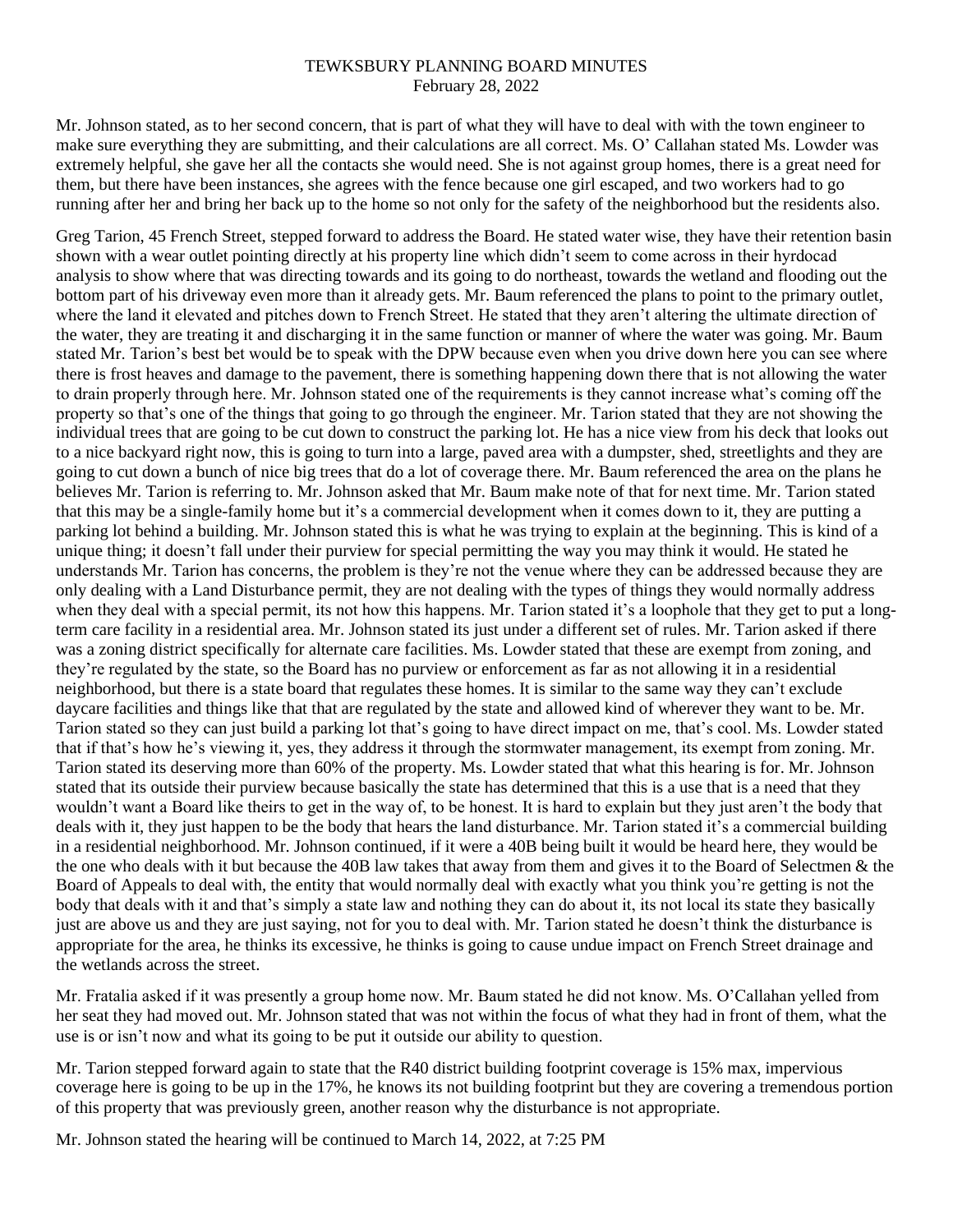**MOTION-** Mr. Fratalia made a motion to continue the Land Disturbance Permit for 85 French Street to March 14, 2022, at 7:25 PM. The motion was seconded by Mr. Delaney and unanimously voted 3-0.

#### **Old Business**

No old business.

## **New Business**

No new business.

## **Correspondence**

No correspondence

Mr. Fratalia asked if the new administrative assistant would be attending meetings. Ms. Lowder stated no, she'll be doing minutes during office hours. Mr. Johnson looked ahead to the next meeting, currently at 7 hearings. Ms. Lowder stated the sign special permit should go fairly quickly; she discussed all their proposed waivers with them. 30 International Place has and IDR tomorrow morning, so hopefully that moves quickly too. The 2 use special permits are pretty straight forward, it's a lot of individual items but it shouldn't be too bad.

# **Adjournment**

**MOTION-** Mr. Delaney made a motion to adjourn the meeting at 8:00 PM. The motion was seconded by Mr. Fratalia and unanimously voted 3-0.

# **Approved on: March 14, 2022**

## *List of documents for the 2/28/22 meeting*

*Documents can be found in the Community Development Office*

| А. | 7:00 | Approval of Minutes: February 14, 2022<br><b>Meeting Minutes February 14, 2022</b><br>$\bullet$                                                       |
|----|------|-------------------------------------------------------------------------------------------------------------------------------------------------------|
| В. | 7:00 | Committee Reports/Administrative Actions<br>1- Committee Reports<br>2- Town Planner's Report<br>Memo from Alexandra Lowder dated 2/25/2022            |
| C. | 7:00 | 1788 Main Street – John Peterson of Metro Sign on behalf of Joseph<br>Aubut c/o Nan T. Vadaro: Sign Special Permit - application continued<br>to 3/14 |
|    |      | No materials submitted                                                                                                                                |
| D. | 7:05 | 60 Highland View Road - Highland View Realty Trust: Site Plan Special<br>Permit, Special Permit, and Land Disturbance Permit                          |
|    |      | Cover letter dated 1/27/2022<br>Application dated 1/14/2022                                                                                           |